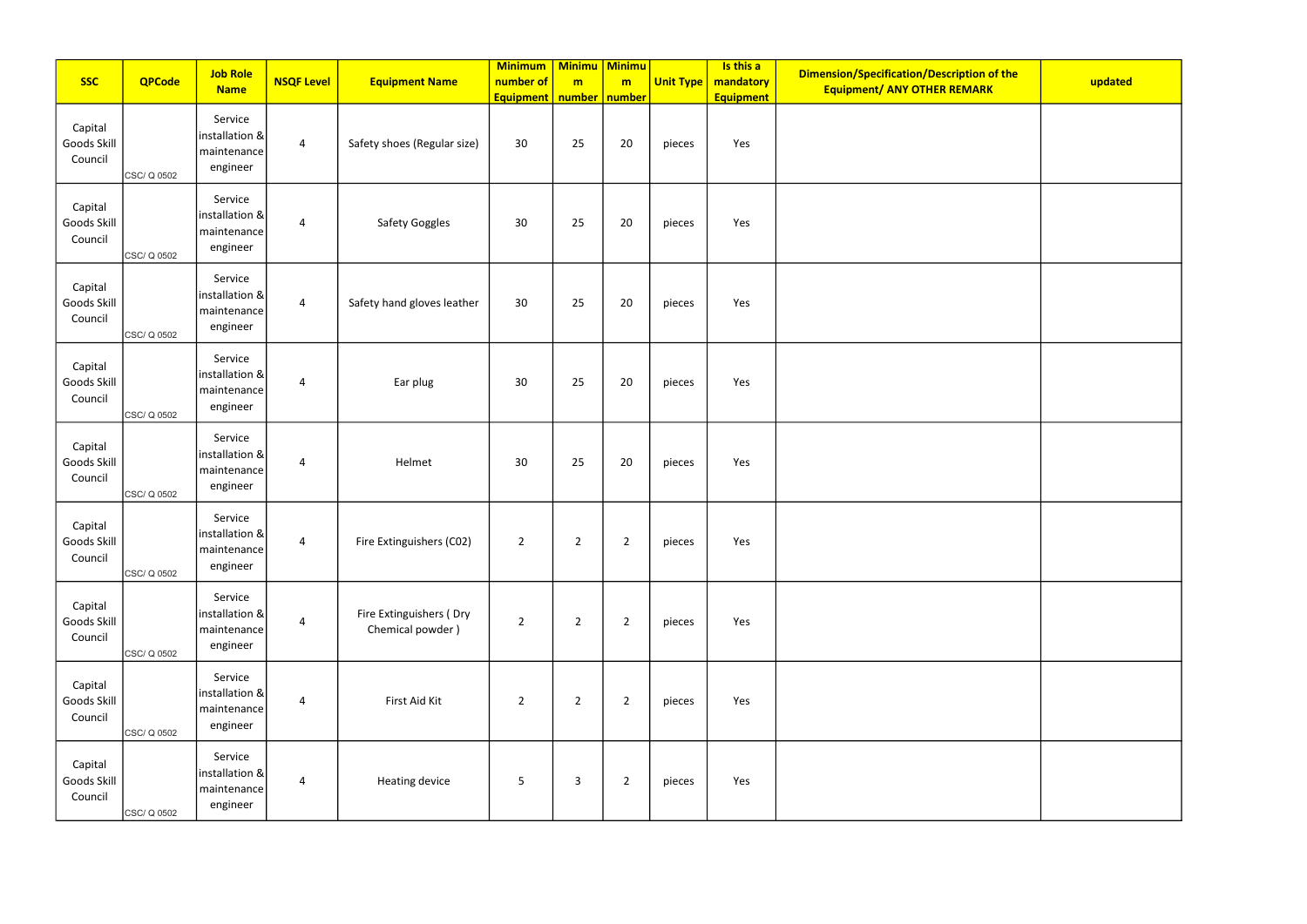| Capital<br>Goods Skill<br>Council | CSC/ Q 0502 | Service<br> installation & <br>maintenance<br>engineer     | $\overline{a}$ | Hydraulic platform               | 5              | $\overline{3}$ | $\overline{2}$ | pieces | Yes |                                                  |  |
|-----------------------------------|-------------|------------------------------------------------------------|----------------|----------------------------------|----------------|----------------|----------------|--------|-----|--------------------------------------------------|--|
| Capital<br>Goods Skill<br>Council | CSC/ Q 0502 | Service<br> installation &<br>  maintenance  <br>engineer  | $\overline{4}$ | Mechanical tool kit              | 15             | 12             | 10             | pieces | Yes |                                                  |  |
| Capital<br>Goods Skill<br>Council | CSC/ Q 0502 | Service<br> installation &<br>maintenance<br>engineer      | 4              | Wrench tool set                  | 15             | 12             | 10             | pieces | Yes |                                                  |  |
| Capital<br>Goods Skill<br>Council | CSC/ Q 0502 | Service<br> installation &<br>maintenance<br>engineer      | $\overline{4}$ | Generator                        | $\overline{2}$ | $\overline{2}$ | $\overline{2}$ | pieces | Yes |                                                  |  |
| Capital<br>Goods Skill<br>Council | CSC/ Q 0502 | Service<br> installation &<br>  maintenance  <br>engineer  | 4              | Hammer                           | 8              | 6              | 5              | pieces | Yes | Ball Peen - 250 (4 piece) and 500 gram (4 piece) |  |
| Capital<br>Goods Skill<br>Council | CSC/ Q 0502 | Service<br> installation & <br>maintenance<br>engineer     | $\overline{4}$ | <b>Screw Driver</b>              | 8              | 6              | 5              | pieces | Yes | 9 X 300 mm                                       |  |
| Capital<br>Goods Skill<br>Council | CSC/ Q 0502 | Service<br> installation & <br>maintenance<br>engineer     | $\overline{4}$ | Drill Twist Set - Straight Shank | 2set           | 2set           | 2set           | pieces | Yes | 3 mm to 13 mm by 0.5 mm step                     |  |
| Capital<br>Goods Skill<br>Council | CSC/ Q 0502 | Service<br> installation &<br>  maintenance  <br>engineer  | $\overline{a}$ | Drill Twist Set - Tapper shank   | 2set           | 2set           | 2set           | pieces | Yes | 12 to 25 mm                                      |  |
| Capital<br>Goods Skill<br>Council | CSC/ Q 0502 | Service<br> installation & <br>  maintenance  <br>engineer | $\overline{4}$ | Bench vice                       | 15             | 12             | 10             | pieces | Yes | 150 mm                                           |  |
| Capital<br>Goods Skill<br>Council | CSC/ Q 0502 | Service<br> installation & <br> maintenance <br>engineer   | $\overline{4}$ | Hack saw with balde &<br>Frame.  | 10             | 8              | 6              | pieces | Yes | 300 mm 2mm thikness                              |  |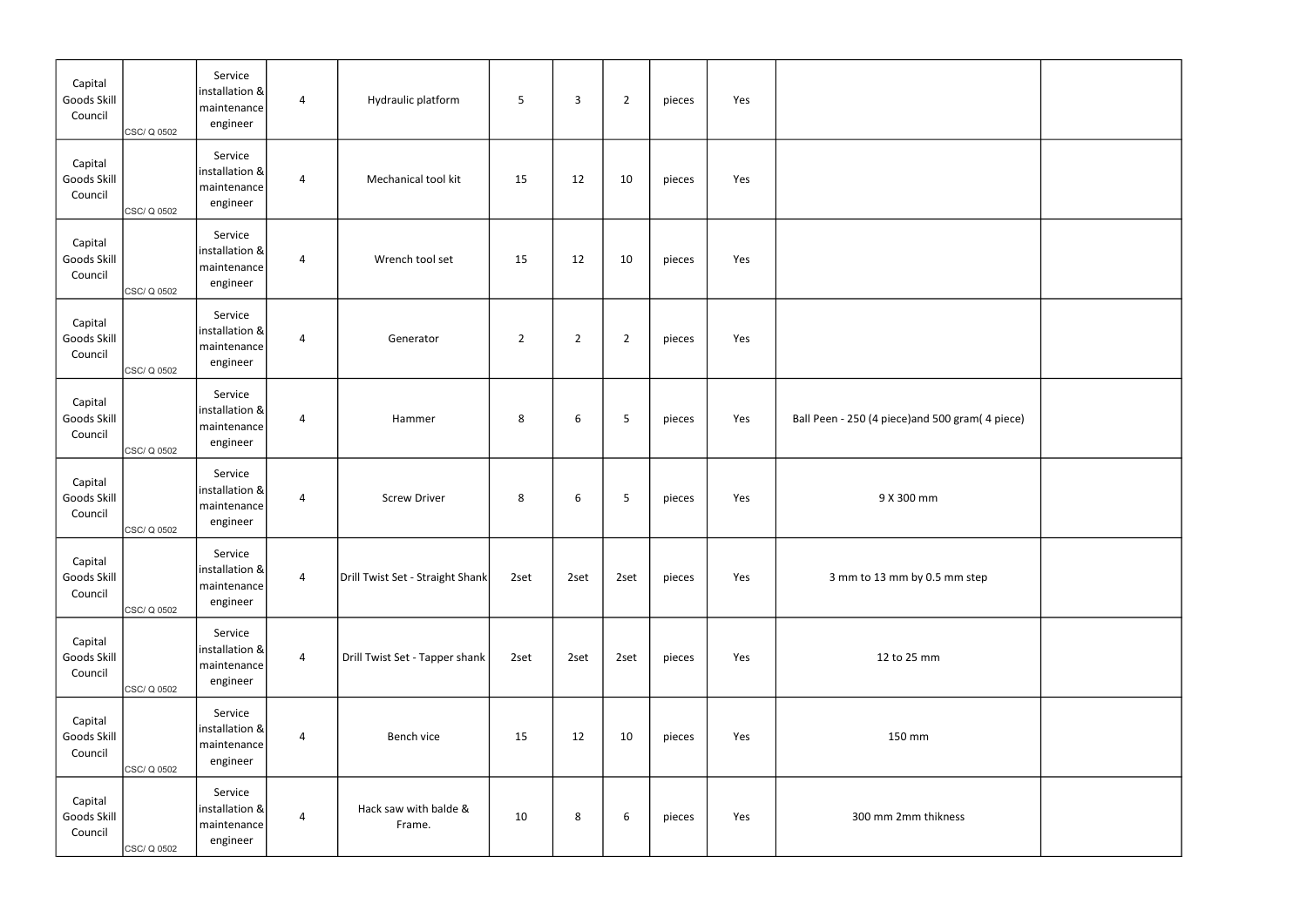| Capital<br>Goods Skill<br>Council | CSC/ Q 0502 | Service<br>installation &<br>maintenance<br>engineer         | $\overline{4}$ | Pinching tool             | 15             | 12             | 10             | pieces | Yes |                                                                                                                    |  |
|-----------------------------------|-------------|--------------------------------------------------------------|----------------|---------------------------|----------------|----------------|----------------|--------|-----|--------------------------------------------------------------------------------------------------------------------|--|
| Capital<br>Goods Skill<br>Council | CSC/ Q 0502 | Service<br>installation &<br>maintenance<br>engineer         | $\overline{4}$ | Allen Key Set             | 3set           | 3set           | 3set           | pieces | Yes | Hexagonal - 1 - 12 mm, set of 12 Keys                                                                              |  |
| Capital<br>Goods Skill<br>Council | CSC/ Q 0502 | Service<br>$ $ installation & $ $<br>maintenance<br>engineer | $\overline{4}$ | Vernier Caliper 150/300MM | 10             | 10             | 10             | pieces | Yes | $1.$ out side (0-150mm, least count=0.02mm, 3<br>pieces), 2. out side (0-150mm, least count=<br>0.02mm, 3 pieces), |  |
| Capital<br>Goods Skill<br>Council | CSC/ Q 0502 | Service<br>$ $ installation & $ $<br>maintenance<br>engineer | $\overline{4}$ | Vernier Height Gauge      | $\overline{2}$ | $\overline{2}$ | $\overline{2}$ | pieces | Yes | 300mm, 0.02 accuracy                                                                                               |  |
| Capital<br>Goods Skill<br>Council | CSC/ Q 0502 | Service<br> installation & <br>maintenance<br>engineer       | $\overline{4}$ | drilling machine          | 5              | 5              | 5              | pieces | Yes | bench drill,                                                                                                       |  |
| Capital<br>Goods Skill<br>Council | CSC/ Q 0502 | Service<br> installation & <br>maintenance<br>engineer       | $\overline{a}$ | Filler gauges             | 5              | 5              | 5              | pieces | Yes |                                                                                                                    |  |
| Capital<br>Goods Skill<br>Council | CSC/ Q 0502 | Service<br>installation &<br>maintenance<br>engineer         | $\overline{4}$ | Height gauge              | 5              | 5              | 5              | pieces | Yes | $1.$ Range=> 0-300mm, 2.Reading =< 0.02mm                                                                          |  |
| Capital<br>Goods Skill<br>Council | CSC/ Q 0502 | Service<br>installation &<br>maintenance<br>engineer         | $\overline{4}$ | <b>Torque Wrenches</b>    | 3set           | 3set           | 3set           | pieces | Yes | -60 Kgf - 120 Kgf, 120Kgf - 18- Kgf, 180 Kgf - 240 Kgf,<br>240 -320 Kgf, 320 -450 Kgf, 450- 600 Kgf.               |  |
| Capital<br>Goods Skill<br>Council | CSC/ Q 0502 | Service<br>installation &<br>maintenance<br>engineer         | $\overline{4}$ | <b>Crimping Tool</b>      | 10             | 8              | 6              | pieces | Yes |                                                                                                                    |  |
| Capital<br>Goods Skill<br>Council | CSC/ Q 0502 | Service<br>installation &<br>maintenance<br>engineer         | $\overline{4}$ | Adjustable spanner        | 10             | 8              | 6              | pieces | Yes |                                                                                                                    |  |

| eys                |  |
|--------------------|--|
| m, 3<br>$=$        |  |
|                    |  |
|                    |  |
|                    |  |
| Ì                  |  |
| - 240 Kgf,<br>Kgf. |  |
|                    |  |
|                    |  |